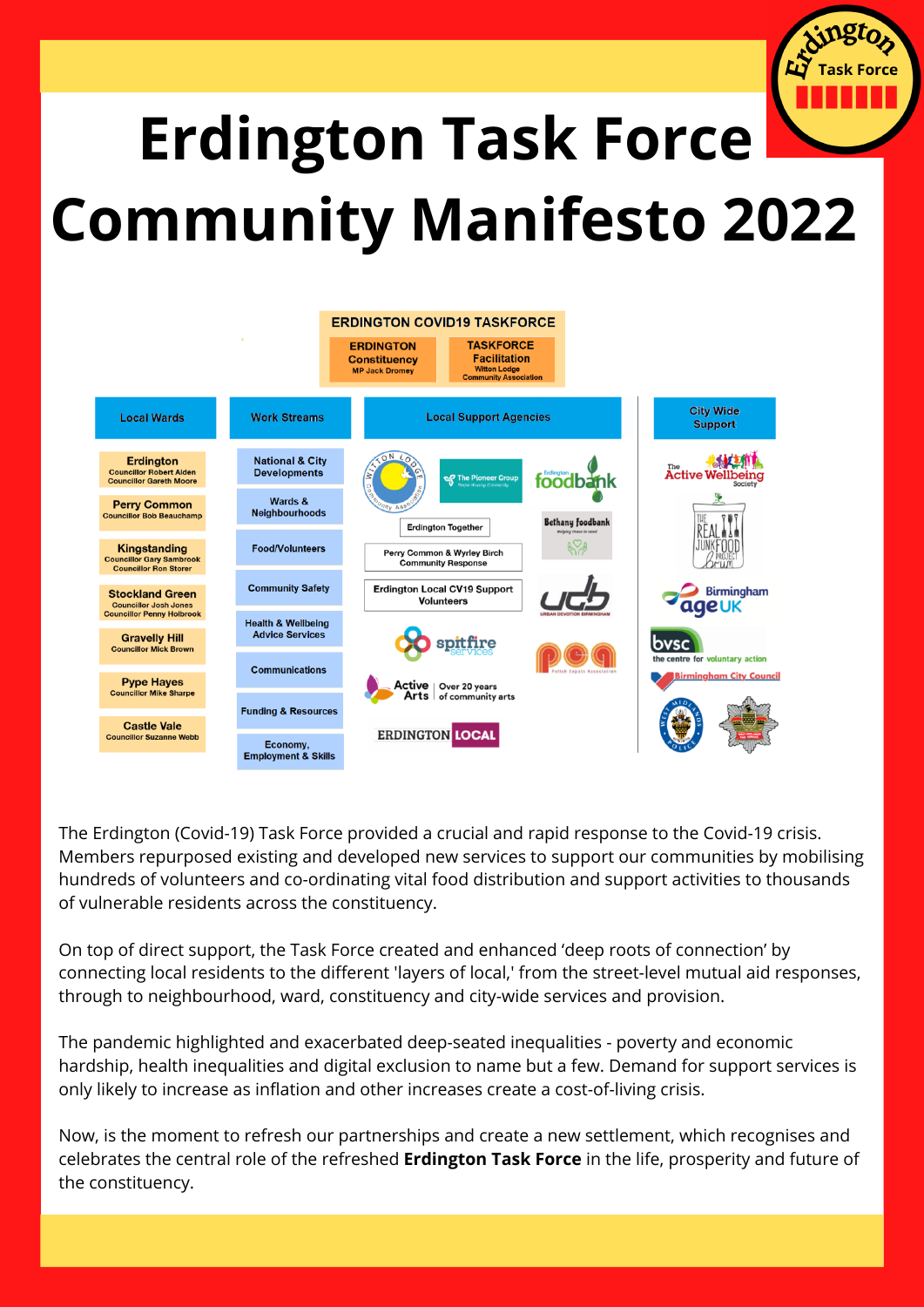# **MANIFESTO THEMES**

These themes have been developed under 7 key headings, setting out the issues and opportunities, which represent the 'asks' of politicians, candidates, potential partners and stakeholders.

# **LIVING**

#### *Increase in quality housing stock; reduction in the number of HMOs and enhanced scrutiny of those remaining; increase in affordable homes; promoting community safety.*

*Exempt housing and HMOs*: There has been a proliferation of poorly managed exempt housing, with around 1,000 units in Stockland Green, Gravelly Hill and Erdington, providing inadequate support to vulnerable residents and a knock-on impact on the quality of life for the wider community including some of the highest crime and ASB rates in the city.

*Private Rented Sector (PRS)*: The PRS in Erdington is larger than the Local Authority Social Rented Sector, which especially in a time of spiralling household costs means that there needs to be a focus in supporting residents to sustain their Tenancies, and in ensuring high quality landlord services including the regulation of HMOs.

*Empty Homes:* The number of empty homes in Erdington needs to be reduced to boost supply of high quality social and private rented homes, and a robust strategy put in place to deliver on this.

*Opportunity:* To work with a local housing partnership (using the community-led housing expertise of The Pioneer Group and Witton Lodge Community Association) including the City Council Housing Authority, Planning and Social Services, alongside Registered Providers including private landlords and "Best in Class" exempt providers to boost supply of homes, stabilise local housing markets and the quality of housing services.

# **WORKING**

#### *Increase in employment opportunities; skills – reskilling and upskilling; support local businesses.*

*The North Birmingham Economic Recovery (NB:ER) Task Force* was convened in the Summer of 2020, in response to the economic fallout from Covid-19, which exposed and amplified inequalities. A unique partnership, it is focused on collaborative action with a particular emphasis on creating effective routes into skills training and sustainable jobs for those facing barriers and/or exclusion. There is an opportunity to capitalise and utilise large Development/Employment Parks, such as the Birmingham 2022 Commonwealth Games, the Peddimore Development and HS2, as a catalyst for the economic recovery of North Birmingham. Both for the residents and local businesses, ensuring that local

communities reap the benefits of such opportunities. **Opportunity:** To raise the profile, strengthen and financially support the NB:ER Taskforce which, as a collaborative partnership, provides insight, strategic direction and visibility of opportunities. Specifically, helping to secure funding and resources that enhances community infrastructure in local

neighbourhoods, deepening engagement and creating progression pathways, enabling residents to gain

new skills, confidence and jobs.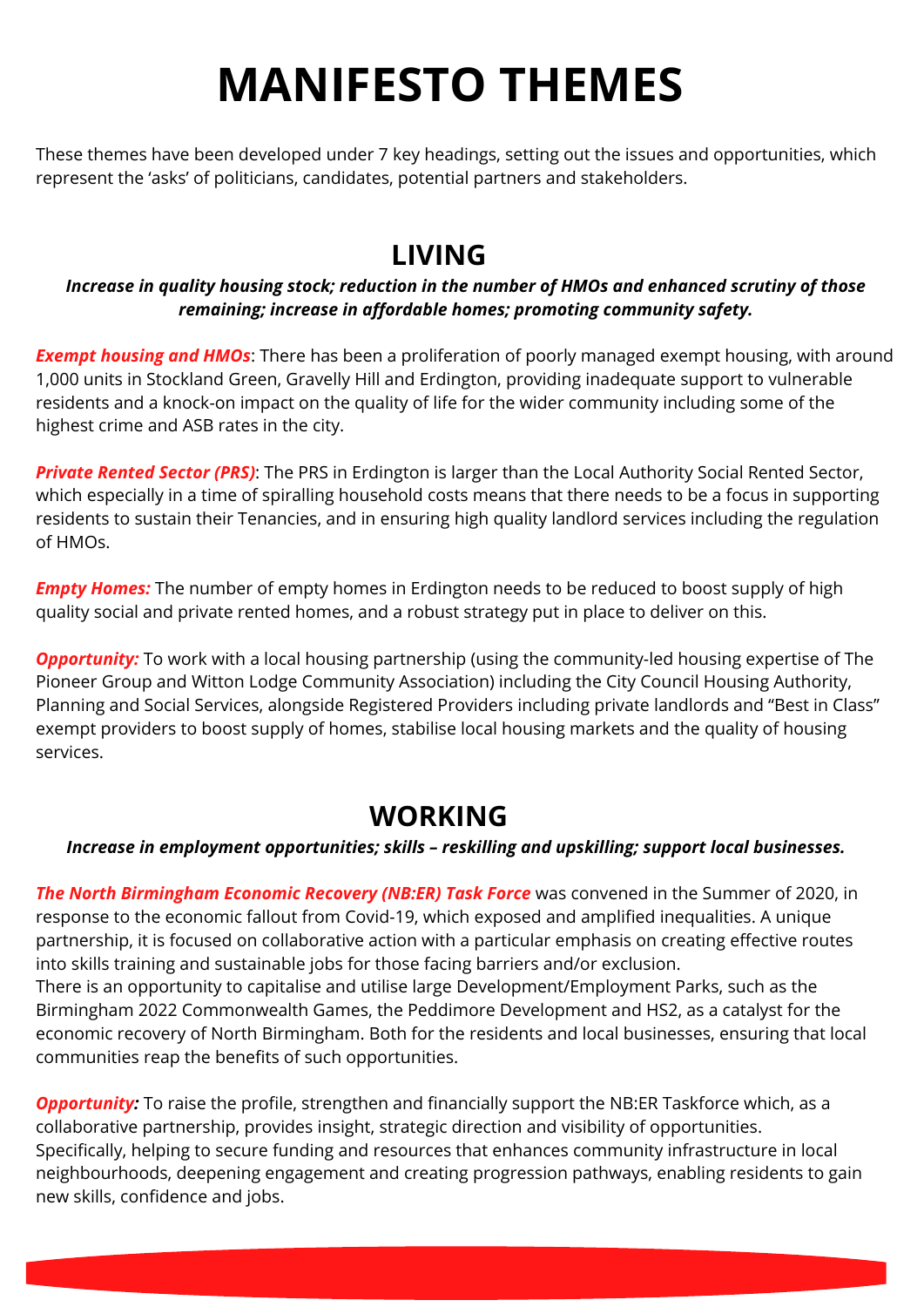## **SUPPORTING**

#### *Advice – financial, benefits, housing; cost of living – energy, food*

**Families** in Erdington have been, and continue to be, hit hard as we emerge from the pandemic. Rising food and energy costs mean that families are pushed further into financial hardship, often facing stark choices between food and fuel, relying even more heavily on Foodbanks and crisis support. Both at a local and a national level, urgent action is needed now, providing financial help for struggling families to mitigate some of the worst impacts of the cost-of-living crisis.

*Opportunity:* To work with us as local partners to develop a joined-up Integrated Advice Offer based on the recent Birmingham Advice Strategy which will put in place a holistic package of advice and support.

### **GROWING**

#### *Grow up and grow old... increase in life-opportunities, families, education, nurseries.*

*Families*, *vulnerable children* and those with SEND benefit most from early years education and childcare and have been disproportionally affected by the disruption. Early years education and childcare provides vital support for families. In addition to childcare, which is essential for parents/carers to work or study, it provides early education to support children's development and school readiness.

*The Youth Sector* has been decimated over recent years. It plays a vital role in a broader public-health approach to reducing levels of youth violence, providing support for the surge in young people's mental health challenges and combating educational underachievement and youth unemployment.

*Opportunity:* As a minimum, to maintain the current number of Early Years Education and Childcare places available. To work with local organisations and wider stakeholders to put in place a long-term plan to increase the variety, number and quality of Early Years provision across the Constituency to effectively meet the needs of children and families

Secure existing youth provision in Erdington and work with local partners to expand the capacity of providers, so that all young people can benefit from long-term, local, relational, open access youthwork. To give particular attention to addressing the mental health challenges being faced at Primary but particularly Secondary School, with a long-term sustainable plan of action.

## **INVESTING**

#### **Town Centre, business infrastructure, environmental and transport infrastructure.**

*Community Organisations* act as local economic multipliers in the areas in which they operate. They ensure the wealth they generate is retained and distributed in their neighbourhoods by employing local people in good quality jobs, using local supply chains, and providing training opportunities so that local people can become economically active.

*Erdington Task Force partners*, working in partnership with the City Council, the Combined Authority and other stakeholders, have developed ambitious plans to rejuvenate the Erdington Town Centre. Our aim is to build a more inclusive and resilient local economy, re-establishing the High Street as the accessible beating heart of the community with a strong sense of place and pride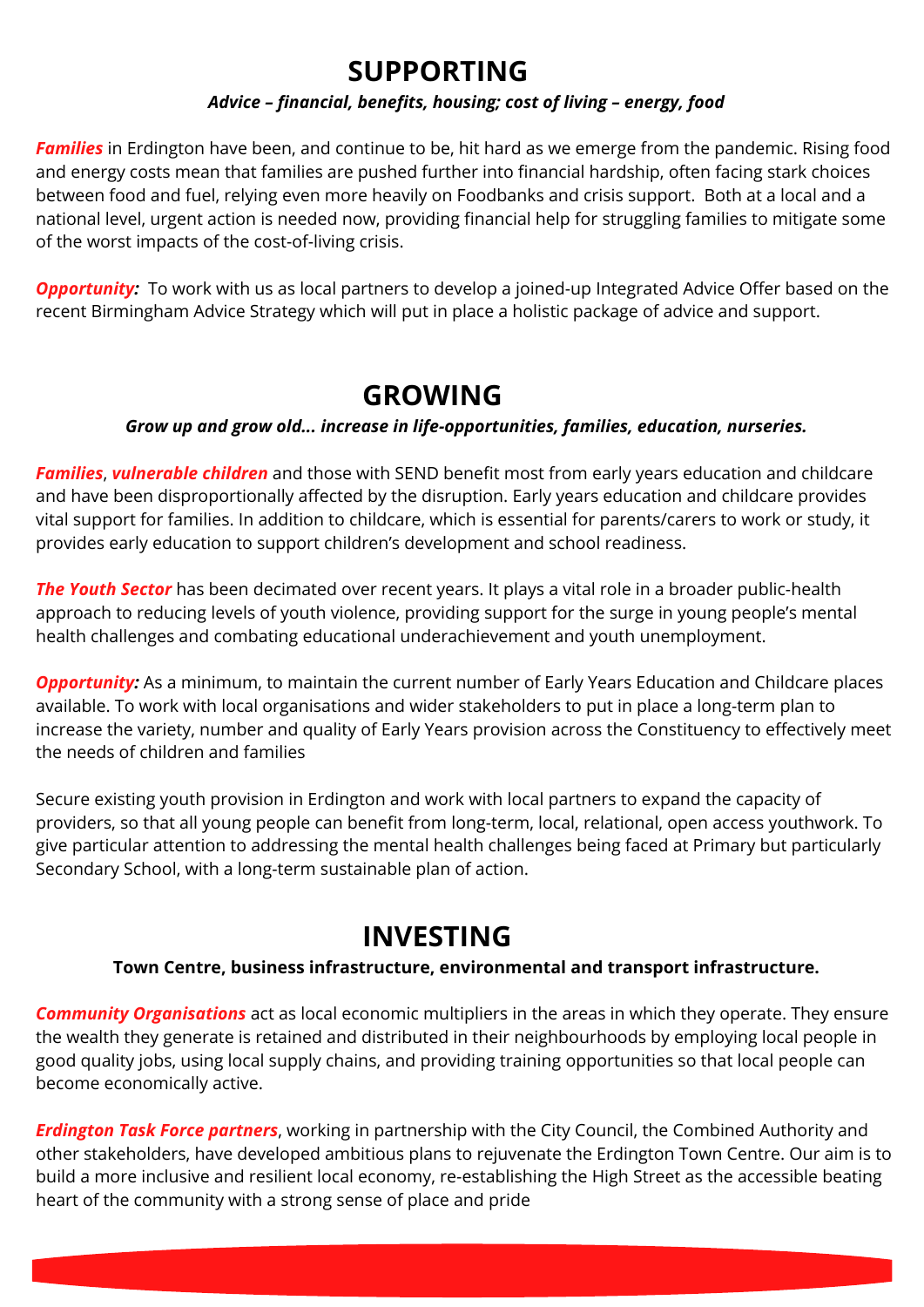*Opportunity*: To develop a refreshed Levelling-Up Fund (LUF) Application to facilitate a transformation of Erdington High Street into a thriving Town Centre. Providing new start-up business incubation space by refurbishing the former swimming baths, new housing, cultural, leisure and social activities, as well as improved urban realm and physical and social connectivity within the area.

# **CELEBRATING**

#### *The richness, diversity and talents of our whole community*

*Despite the many challenges* the people of Erdington face, it is also an area of rich heritage and a growing arts scene. The cultural offer over the last two years has allowed people to be connected, receive bespoke support and be part of high-quality events that celebrate the best of our locality.

Our aim is to continue to cultivate the spirit of Erdington by supporting communities across the constituency to come together and share all that is great about the people and place.

**Opportunity:** To bring resources and capacity into wards and neighbourhoods, to bring people together through cultural activity and foster cohesion and pride via public events. And to create permanent memorials and special events in recognition of the loss during the Covid pandemic and to support with grieving as a community.

# **A COLLECTIVE VOICE**

#### The Erdington Task Force is evolving to focus on life beyond the pandemic. It will continue as an inclusive *group, working collectively and collaboratively to create meaningful impact.*

*Building on strong foundations*, we develop new community-led approaches to neighbourhood working that turns Community Spirit into Community Power, where local communities and groups are actively shaping and taking decisions that affect all aspects of their lives.

**Opportunity:** The Task Force came together with the determination that no-one should be left behind through the bleakest days of the Covid-19 pandemic, and that together we are stronger. It is this strong sense of purpose that will guide the work of the Task Force into the future, deepening connections with our communities and forging relationships with stakeholders to transform our neighbourhoods and improve lives.

# **COME AND JOIN US!**

#### **Further Information:**

Although any member of the Erdington Task Force can be contacted for further information, to ensure that your enquiry is directed to the appropriate person(s), please contact:

> **Steve Sharma WLCA Communications Officer E: [Steve.Sharma@wittonlodge.org.uk](mailto:Steve.Sharma@wittonlodge.org.uk) T: 0121 3821930**